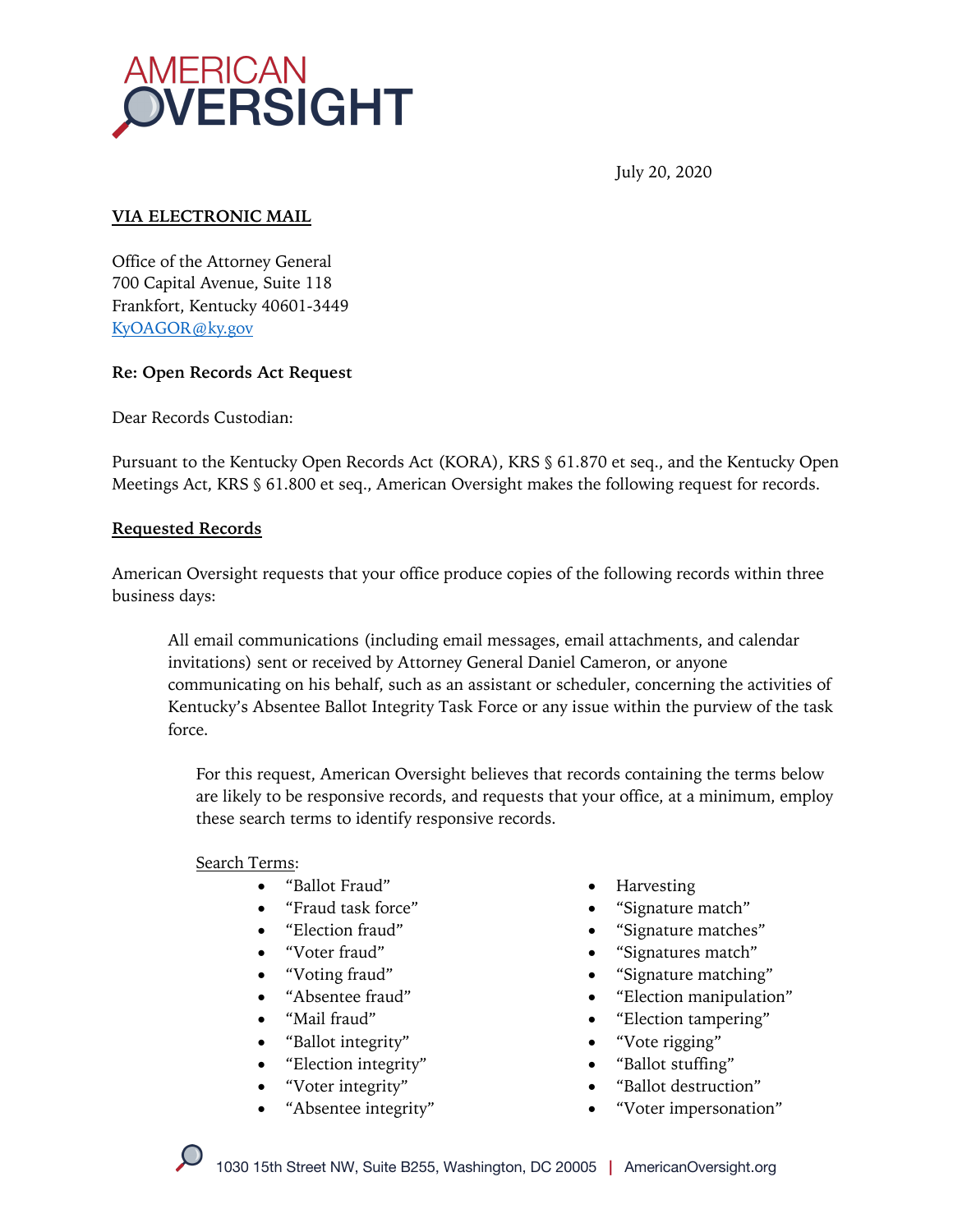Please provide all responsive records from May 1, 2020, to the date the search is conducted.

## **Pursuant to KRS § 61.880(1), American Oversight requests that you notify us within three workdays as to whether you will comply with this request.**

### **Statement of Noncommercial Purpose**

This request is for noncommercial purposes, and American Oversight respectfully requests a waiver of any fees associated with processing this request for records. To the extent any fees are charged, pursuant to KRS § 61.874(3), American Oversight asks that such fees be limited to the actual cost of reproduction and exclude the cost of agency staff time.

This request is primarily and fundamentally for non-commercial purposes. American Oversight seeks the records requested to inform the public regarding Kentucky's efforts to prosecute and publicize instances of election fraud. Claims of widespread election fraud are of significant public interest both in Kentucky and nationwide.1 Records with the potential to shed light on this matter would contribute significantly to public understanding of operations of the government, including what specific steps Kentucky's Ballot Integrity Task Force has taken or intends to take in order to support ballot integrity.

Furthermore, as a  $501(c)(3)$  nonprofit, American Oversight does not have a commercial purpose and the release of the information requested is not in American Oversight's financial interest. American Oversight's mission is to promote transparency in government, to educate the public about government activities, and to ensure the accountability of government officials. American Oversight uses the information gathered, and its analysis of it, to educate the public through reports, press releases, or other media. American Oversight also makes materials it gathers available on its public website and promotes their availability on social media platforms, such as Facebook and Twitter.2

American Oversight has also demonstrated its commitment to the public disclosure of documents and creation of editorial content through numerous substantive analyses posted to its website.3 Examples reflecting this commitment to the public disclosure of documents and the creation of editorial content include the posting of records related to

https://www.kentucky.com/news/politics-government/article237320779.html.

<sup>2</sup> American Oversight currently has approximately 15,500 followers on Facebook and 104,200 followers on Twitter. American Oversight, Facebook,

<sup>1</sup> *See, e.g.* Daniel Desrochers, *Group's Claims of Irregularities in Kentucky Governor Election Quickly Debunked*, Lexington Herald-Leader (Nov. 13, 2019, 5:54 PM),

https://www.facebook.com/weareoversight/ (last visited July 8, 2020); American Oversight (@weareoversight), Twitter, https://twitter.com/weareoversight (last visited July 8, 2020).

<sup>3</sup> *News*, American Oversight, https://www.americanoversight.org/blog.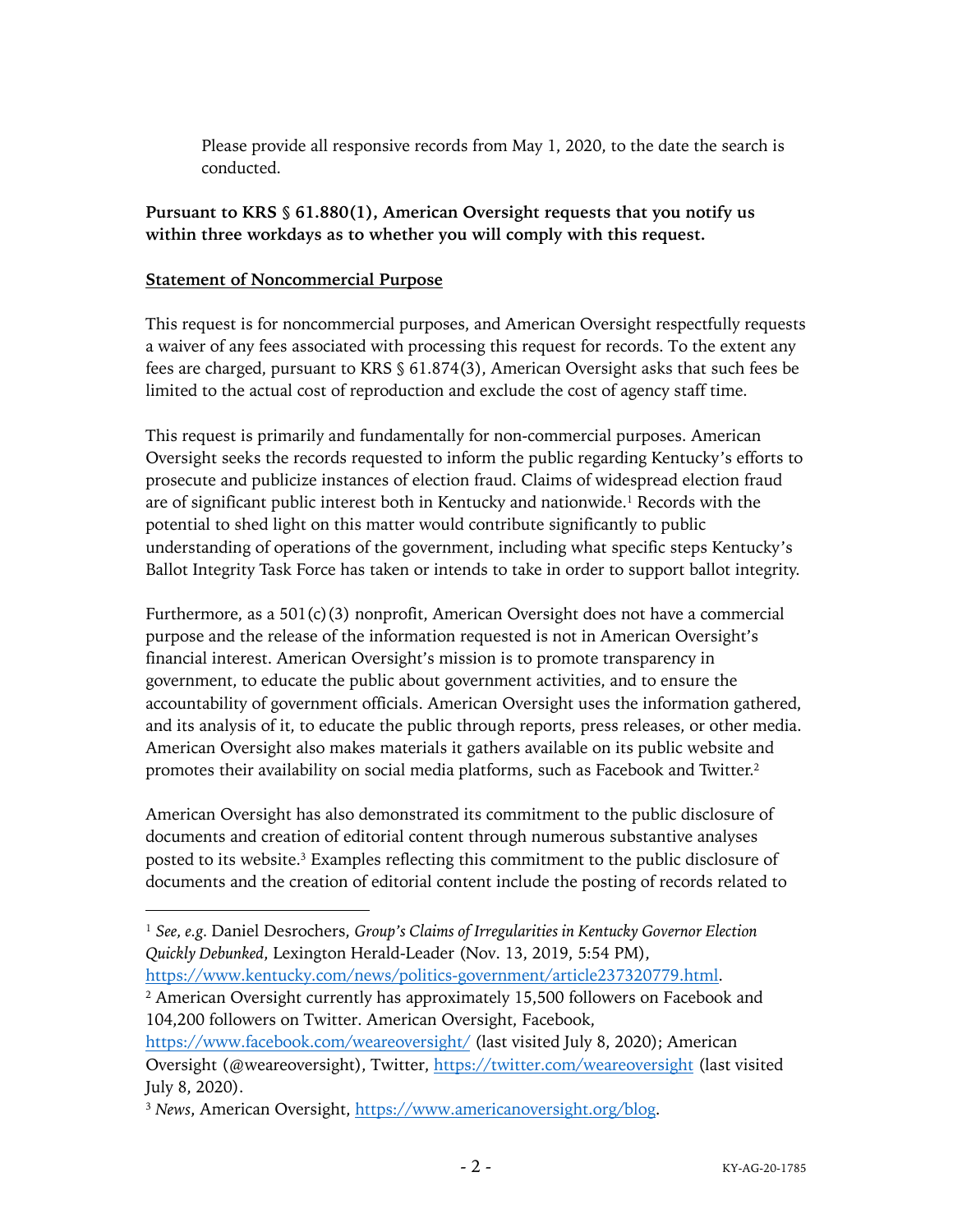the organization's State Accountability Project, covering voting rights issues in various states;<sup>4</sup> the posting of records related to an ethics waiver received by a senior Department of Justice attorney and an analysis of what those records demonstrated regarding the Department's process for issuing such waivers;<sup>5</sup> posting records received as part of American Oversight's "Audit the Wall" project to gather and analyze information related to the administration's proposed construction of a barrier along the U.S.-Mexico border, and analyses of what those records reveal;<sup>6</sup> posting records regarding potential self-dealing at the Department of Housing & Urban Development and related analysis;7 posting records and analysis relating to the federal government's efforts to sell nuclear technology to Saudi Arabia;<sup>8</sup> and posting records and analysis regarding the Department of Justice's decision in response to demands from Congress to direct a U.S. Attorney to undertake a wide-ranging review and make recommendations regarding criminal investigations relating to the President's political opponents and allegations of misconduct by the Department of Justice itself and the Federal Bureau of Investigation.9

# **Guidance Regarding the Search & Processing of Requested Records**

In connection with its request for records, American Oversight provides the following guidance regarding the scope of the records sought and the search and processing of records:

• Please search all locations and systems likely to have responsive records, regardless of format, medium, or physical characteristics. For instance, if the request seeks "communications," please search all locations likely to contain communications,

<sup>6</sup> *See generally Audit the Wall*, American Oversight,

<sup>4</sup> *State Accountability Project*, American Oversight,

https://www.americanoversight.org/state-accountability-project.

<sup>5</sup> *DOJ Records Relating to Solicitor General Noel Francisco's Recusal*, AMERICAN OVERSIGHT, https://www.americanoversight.org/document/doj-civil-division-response-noel-franciscocompliance; *Francisco & the Travel Ban: What We Learned from the DOJ Documents*, American Oversight, https://www.americanoversight.org/francisco-the-travel-ban-what-we-learnedfrom-the-doj-documents.

https://www.americanoversight.org/investigation/audit-the-wall; *see, e.g.*, *Border Wall Investigation Report: No Plans, No Funding, No Timeline, No Wall*, American Oversight, https://www.americanoversight.org/border-wall-investigation-report-no-plans-nofunding-no-timeline-no-wall.

<sup>7</sup> *Documents Reveal Ben Carson Jr.'s Attempts to Use His Influence at HUD to Help His Business*, American Oversight, https://www.americanoversight.org/documents-reveal-ben-carson-jrs-attempts-to-use-his-influence-at-hud-to-help-his-business.

<sup>8</sup> *Investigating the Trump Administration's Efforts to Sell Nuclear Technology to Saudi Arabia*, American Oversight, https://www.americanoversight.org/investigating-the-trumpadministrations-efforts-to-sell-nuclear-technology-to-saudi-arabia.

<sup>9</sup> *Sessions' Letter Shows DOJ Acted on Trump's Authoritarian Demand to Investigate Clinton*, American Oversight, https://www.americanoversight.org/sessions-letter.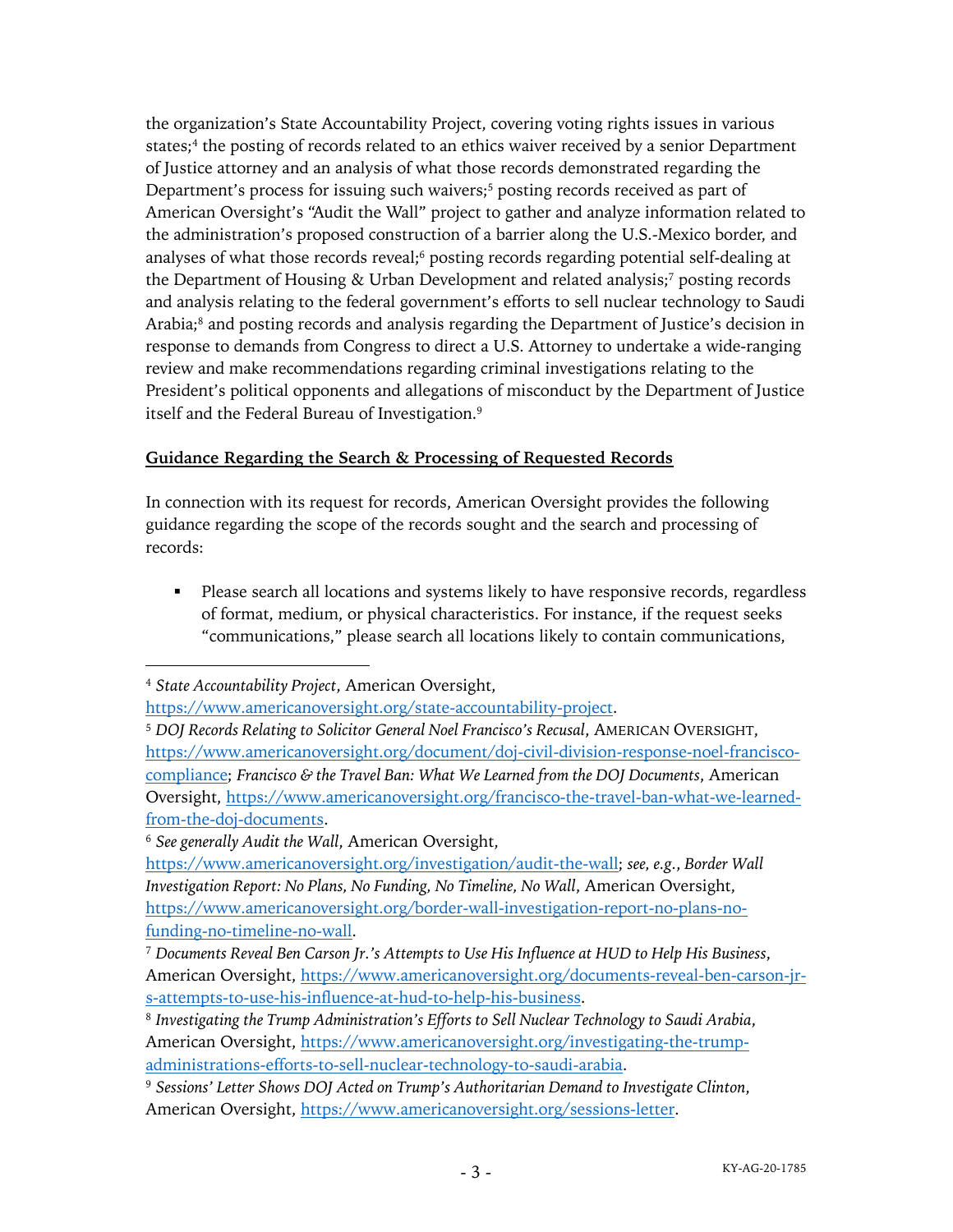including relevant hard-copy files, correspondence files, appropriate locations on hard drives and shared drives, emails, text messages or other direct messaging systems (such as iMessage, WhatsApp, Signal, or Twitter direct messages), voicemail messages, instant messaging systems such as Lync or ICQ, and shared messages systems such as Slack.

- In conducting your search, please understand the terms "record," "document," and "information" in their broadest sense, to include any written, typed, recorded, graphic, printed, or audio material of any kind. We seek records of any kind, including electronic records, audiotapes, videotapes, and photographs, as well as letters, emails, facsimiles, telephone messages, voice mail messages and transcripts, notes, or minutes of any meetings, telephone conversations or discussions.
- Our request for records includes any attachments to those records or other materials enclosed with those records when they were previously transmitted. To the extent that an email is responsive to our request, our request includes all prior messages sent or received in that email chain, as well as any attachments to the email.
- Please search all relevant records or systems containing records regarding agency business. Do not exclude records regarding agency business contained in files, email accounts, or devices in the personal custody of your officials, such as personal email accounts or text messages.
- In the event some portions of the requested records are properly exempt from disclosure, please disclose any reasonably segregable non-exempt portions of the requested records. *See* KRS § 61.878(4). If a request is denied in whole, please state specifically why it is not reasonable to segregate portions of the record for release.
- Please take appropriate steps to ensure that records responsive to this request are not deleted by the agency before the completion of processing for this request. If records potentially responsive to this request are likely to be located on systems where they are subject to potential deletion, including on a scheduled basis, please take steps to prevent that deletion, including, as appropriate, by instituting a litigation hold on those records.

## **Conclusion**

If you have any questions regarding how to construe this request for records or believe that further discussions regarding search and processing would facilitate a more efficient production of records of interest to American Oversight, please do not hesitate to contact American Oversight to discuss this request. American Oversight welcomes an opportunity to discuss its request with you before you undertake your search or incur search or